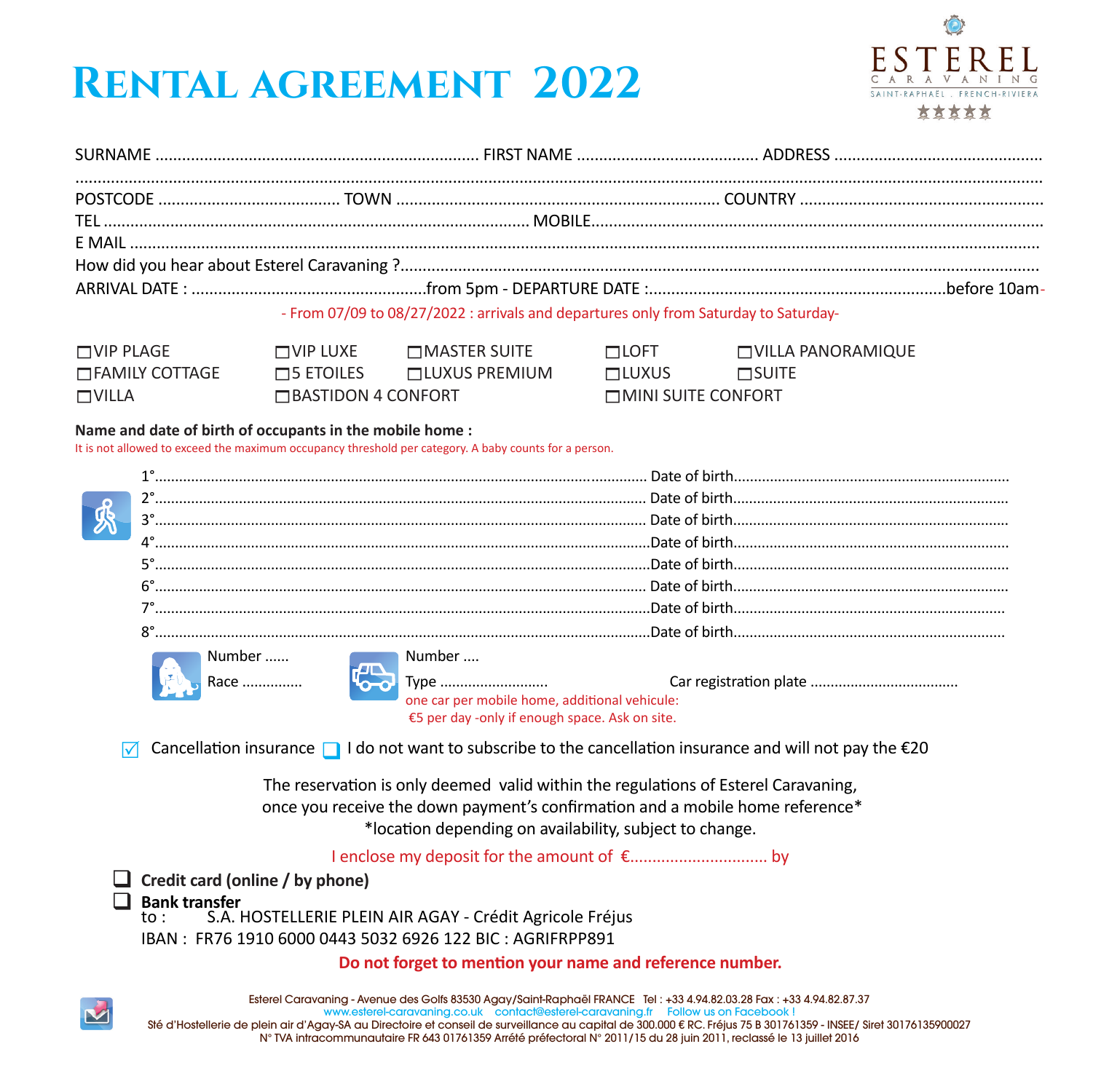## **Rental agreement 2022**

| <b>SERVICES</b>                                                                                                                        | <b>PRICES</b>                                                                                                                                                                          | <b>Quantity or number of weeks</b> | <b>TOTAL PRICE</b>                                    |
|----------------------------------------------------------------------------------------------------------------------------------------|----------------------------------------------------------------------------------------------------------------------------------------------------------------------------------------|------------------------------------|-------------------------------------------------------|
| 1-Mobile home category:                                                                                                                |                                                                                                                                                                                        |                                    |                                                       |
| Special Offers -no combination-                                                                                                        | valid from 04/09 and 07/09 and from 08/27 and 10/01/22                                                                                                                                 |                                    |                                                       |
| $\Box$ 3 weeks for the price of 2                                                                                                      | : in the same mobile home except for categories with private pool or spa,<br>Family Cottage and Villa Panoramique; only when available.                                                |                                    |                                                       |
| $\Box$ Senior Couple Special + 65 years of age                                                                                         | : -20% on a mobile home rental for a 1 week minimum stay                                                                                                                               |                                    | $-20%$                                                |
| $\Box$ Early Booking<br>booking before 31/12/2021 with paid deposit                                                                    | : -10 % for all firm booking (agreement signed and payment made), before the<br>31st of December, 2021. Deducted from the remaining balance after validation<br>by Esterel Caravaning. | $-10%$                             |                                                       |
| 2-Book your Extra Services:<br>$\sqcap$ Towel set<br>$\Box$ Single bed kit<br>$\Box$ Double bed kit<br>$\Box$ End-of-stay cleaning fee | 15 € per kit<br>15 € per kit<br>20 € per kit<br>100€                                                                                                                                   |                                    | - payable on site -<br>depending on<br>availabilities |
| <b>TOTAL PRICE OF STAY</b>                                                                                                             |                                                                                                                                                                                        |                                    | $=$ €                                                 |
| 3-Cancellation insurance:<br>$\Box$ I do not want to subscribre to the cancellation<br>insurance and will not pay the €20              | 20 € per stay                                                                                                                                                                          | $\triangledown$                    | 20€                                                   |
| 4-Booking fee: *<br>mandatory and non refundable for bookings in<br><b>July and August</b>                                             | 40€                                                                                                                                                                                    |                                    | $+40 \text{ }E$                                       |
| <b>TOTAL PRICE</b><br>Deposit required : 40 % of the total price                                                                       |                                                                                                                                                                                        |                                    | $=$ €                                                 |
| (+ cancellation insurance + booking fee)                                                                                               |                                                                                                                                                                                        |                                    | =€                                                    |

\* Booking fee are offered for stays in April, May, June and September.

To pay upon arrival to Esterel Caravaning:

-a €3 site fee of per person per day is required - free for babies < 1 year - €0.40 Eco tax included -

This site fee includes water, electricity and gives you access to all activities and services on the site.

-The local tax (subject to change) per day amounts to €0.66 per person from 18 years of age.

A €200 security deposit per mobile home must be paid on arrival. Arrival from 5pm, departure until 10am. You have to tidy and clean the mobil home and defrost the freezer before leaving. If not, an end-of-stay cleaning will be charged.